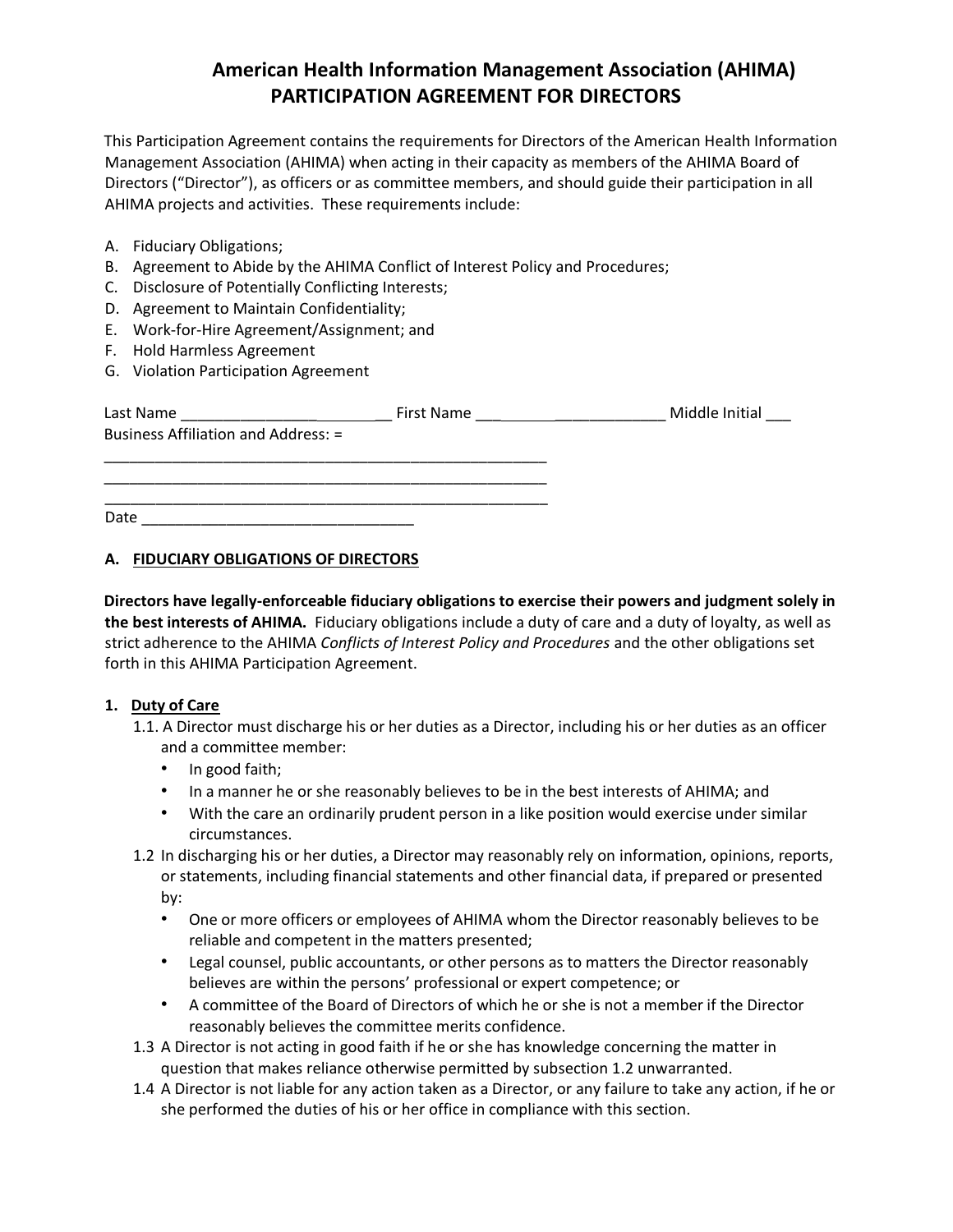# **2. Duty of Loyalty**

A Director owes a duty of loyalty to AHIMA. In accordance with that duty, a Director may not:

- disclose confidential information of AHIMA;
- compete with AHIMA;
- assist or act on behalf of a person or entity that competes with AHIMA;
- usurp a business opportunity of AHIMA;
- assist another person or entity to usurp a business opportunity of AHIMA;
- obtain secret or unfair profits through a transaction with AHIMA; or
- profit financially through confidential information gained by virtue of his or her position with AHIMA.

# **By signing this Participation Agreement, the undersigned acknowledges his/her understanding of the AHIMA Conflicts of Interest Policy and Procedures and agrees to abide by the above requirements.**

**Initials\_\_\_\_\_\_\_**

### **B. AHIMA CONFLICT OF INTEREST POLICY AND PROCEDURES**

AHIMA is committed to establish and maintain a high standard of integrity in all activities ("AHIMA Activities") it performs for AHIMA members and the public at large. The success of AHIMA Activities depends in large measure upon the confidence that AHIMA members and the public have in the integrity of AHIMA. In order to maintain this confidence, AHIMA has adopted this *Conflict of Interest Policy and Procedures*.

This *Conflict of Interest Policy and Procedures* is necessary because AHIMA depends upon voluntary service from Directors to accomplish its AHIMA Activities. Directors may have personal, business or professional interests which conflict with the best interests of AHIMA. AHIMA does not view the existence of such interests as implying bias or an impediment to participation in AHIMA Activities. It does, however, require that in certain circumstances those interests be disclosed and resolved. NOTES:

- Definitions of key terms not defined in the body of this document are provided in Attachment A to this Participation Agreement.
- This *Conflict of Interest Policy and Procedures* is supplemented by and shall be interpreted in accordance with all applicable state and federal laws and regulations.

# **1. Conflict of Interest**

- 1.1. Any circumstance that compromises, may compromise or may appear to compromise the ability of a Director to act in the best interests of AHIMA, or impair such person's objectivity, independence, or loyalty to AHIMA; or that may be inconsistent or competitive with the interests or concerns of AHIMA, constitutes a potential conflict of interest warranting disclosure.
- 1.2. In connection with any actual or potential conflict of interest, a Director must disclose the existence and nature of the conflict and all material facts to the Board of Directors or the members of any AHIMA committee with Board-delegated powers (an "AHIMA Committee"), before consideration of a matter related to the conflict.

#### **2. Disclosure of Interests**

2.1.It is the intent of AHIMA that all decisions of AHIMA are objective, independent and at all times based solely on the best interests of AHIMA, AHIMA members, and the public. Accordingly, AHIMA requires that: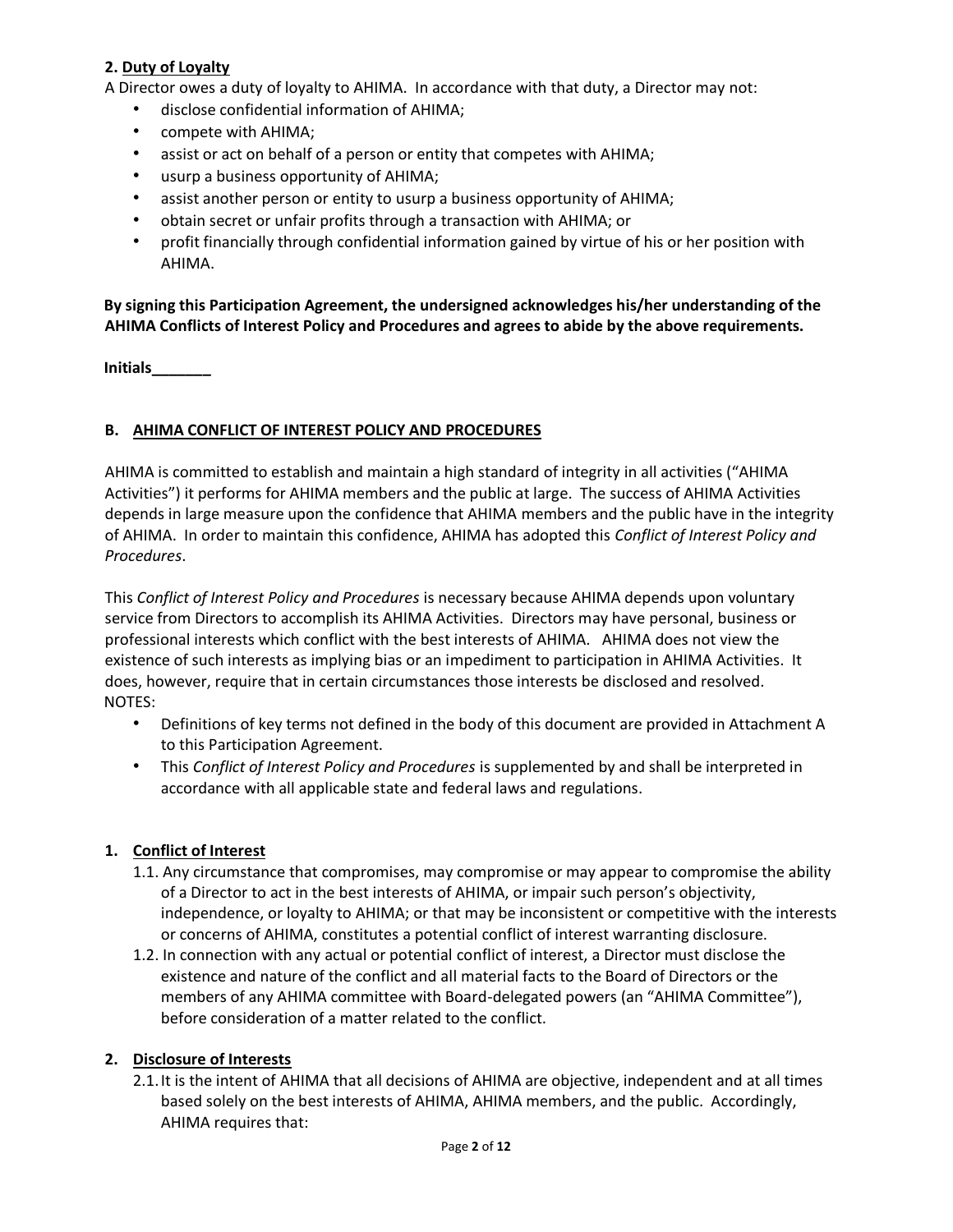- All Directors complete the Disclosure of Interests Form ("Disclosure Form") below pertaining to ongoing and anticipated AHIMA Activities and return it to the AHIMA office, where it shall be filed, no later than November 1 prior to each year of service;
- A Director who is elected or appointed to a position during the course of a year must complete and submit a Disclosure Form immediately upon election or appointment;
- If a Director develops a potential conflict of interest during the year, a revised Disclosure Form must be submitted within 30 days;
- A Director must contact the AHIMA Board Governance Committee Chair or the President/Chair if he or she observes or becomes aware of any violation of the AHIMA *Conflict of Interest Policy and Procedures.*
- 2.2. The Disclosure Form for each Director shall be shared with the Governance Committee for review, following which the Chair of the Governance Committee shall advise each Director of the necessary disclosure(s) that the Director must make with respect to AHIMA matters that may arise at Board or AHIMA Committee meetings. The Chair of the Governance Committee also shall advise the President/Chair, the AHIMA CEO, and the chair(s) of relevant AHIMA Committees of the necessary disclosure(s). All Disclosure Forms shall be retained in the Office of the AHIMA Executive Office.

# **3. Announcement and Disclosures**

- 3.1.At the onset of each meeting of the AHIMA Board or an AHIMA Committee, the presiding officer shall announce the Conflict of Interest Policy and Procedures and ask whether any Director has a potential conflict of interest relating to one or more of the matters listed in the agenda for the meeting.
- 3.2.A Director who recognizes a potential conflict of interest with respect to a matter under consideration by the Board or AHIMA Committee on which he or she serves *must disclose* the conflict and all material facts to the presiding officer prior to or upon commencement of discussion of the matter, *whether or not such conflict has been described in a Disclosure Form*. The Director shall make this disclosure at the earliest possible time in order to avoid misunderstanding or misrepresentation of his or her motives or interests related to participation in the discussion or vote on the matter.
- 3.3.If, during his or her review of materials prior to an AHIMA Board meeting or an AHIMA Committee meeting, or at any time during such meeting, a Director becomes aware of an undisclosed potential conflict, such conflict must be reported to the President/Chair or AHIMA Committee chair, as applicable, as soon as possible but in any event *before discussion of the relevant matter*.
- 3.4 If the Director does not timely disclose a potential conflict, the President/Chair or AHIMA Committee chair, as applicable, shall make the disclosure.

# **4. Conflict Resolution Procedures**

- 4.1. Recusal of Self. Any Director may recuse himself or herself at any time from involvement in any decision or discussion in which the Director believes he or she has or may have a conflict of interest, without disclosing the reason for recusal or going through the process for determining whether a conflict of interest exists.
- 4.2. Determining Whether a Conflict of Interest Exists. After disclosure of a potential conflict of interest, and after any desired statement by the disclosing Director, he or she shall leave the Board or AHIMA Committee meeting while the determination of a conflict of interest is discussed and voted upon. The remaining Board or AHIMA Committee members shall decide if an actual conflict of interest exists.
- 4.3 Procedures for Addressing a Conflict of Interest.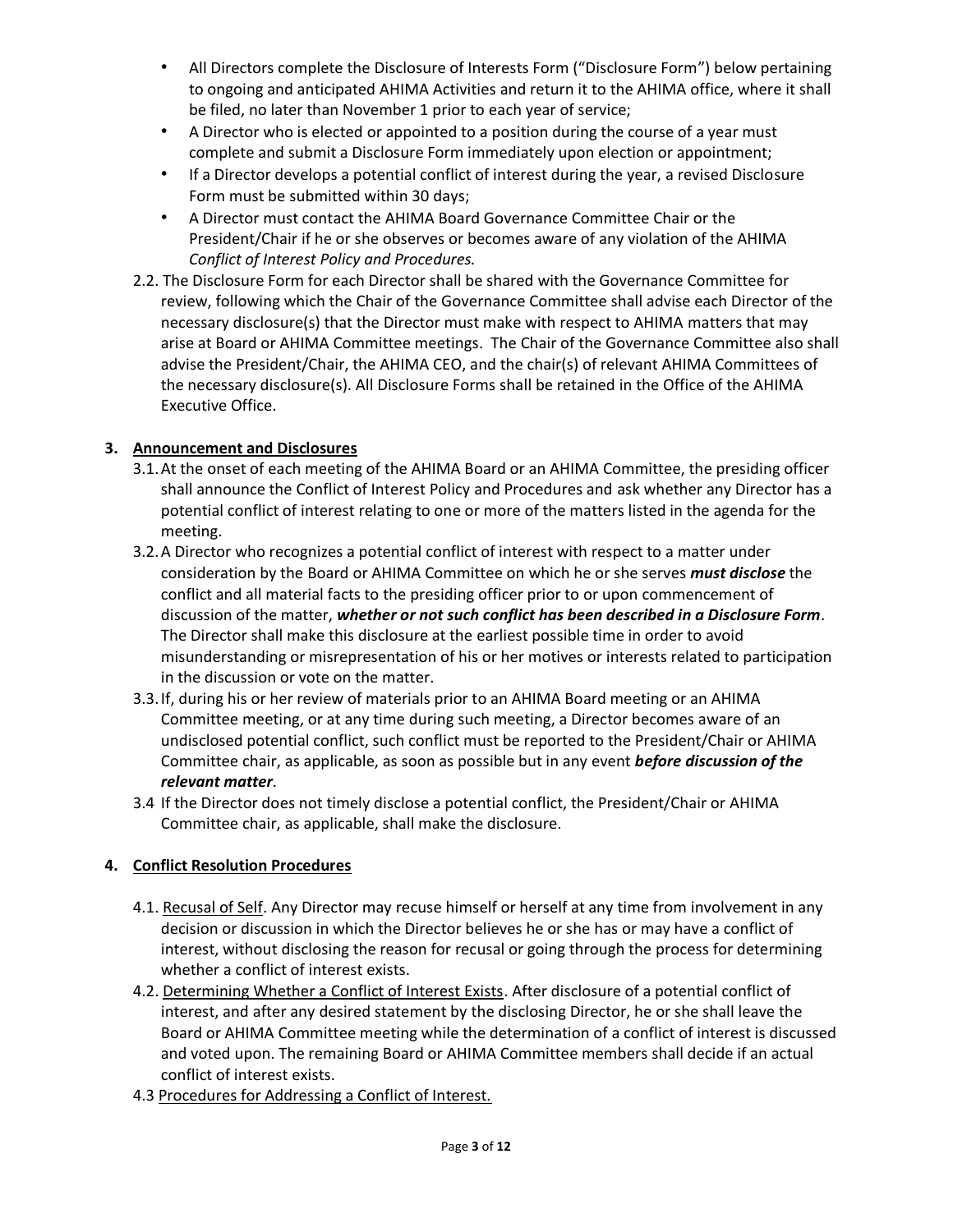- A Director who notices a matter that could raise a conflict of interest issue for the Director, when reading a Board meeting agenda or board book in preparation for a meeting, the Director should immediately cease reading about the topic in the board book, notify the President/Chair of the possible conflict, and recuse him/herself from attendance at any board discussion or vote on the matter.
- A Director with a disclosed potential conflict shall leave the Board or AHIMA Committee meeting during the discussion of and voting on the matter at issue.
- After exercising due diligence, the Board or AHIMA Committee shall determine whether:
	- o The disclosed conflict shall be waived as unlikely to affect the Director's ability to act in the best interests of AHIMA, or to negatively affect the integrity or image of AHIMA, or
	- o In the best interest of AHIMA, the Director should be recused from discussion and/or voting on the matter at issue.
- A Director who has been recused from a discussion at a Board or AHIMA Committee meeting shall not return to the meeting room until he or she has been advised that the relevant discussion and action have concluded. The minutes will reflect that the Director recused him/herself from the discussion.
- If, in the preparation of the board book, AHIMA staff identify a conflict within the materials to be provided to the board, staff shall alert the CEO. The CEO can confer with the President/Chair to determine whether the materials should be removed from the board book of the Director with the potential conflict. The Board President/Chair will notify the Director if this information was removed and ask the Director to recuse him/herself from the discussion and vote on the matter.

# **5. Special Procedures for Interested Director Transactions\*<sup>1</sup>**

- 5.1. The following special procedures apply to circumstances in which an "interested" Director is directly or indirectly a party to a transaction involving AHIMA.
- 5.2. It is AHIMA's position that interested Director transactions should be avoided whenever possible.
- 5.3. When an interested Director transaction is under consideration, the following rules shall apply:
	- The material facts of the transaction and the Director's interest or relationship must be disclosed to the Board or AHIMA Committee prior to the Board or AHIMA Committee. discussing or taking action on the matter.
	- The Director may make a factual presentation to the Board or AHIMA Committee but must leave the room and recuse himself/herself from all deliberations and voting relating to the transaction.
	- If the value of the transaction exceeds \$25,000.00, AHIMA must have solicited proposals from other qualified vendors or contract recipients, received (or attempted to receive) written bids from at least three such individuals/entities (including the interested Director), and determined that AHIMA cannot obtain, with reasonable efforts, an equally advantageous transaction with a person or entity that would not give rise to a conflict of interest.
	- If an equally advantageous transaction is not reasonably possible under circumstances not producing a conflict of interest, the Board or AHIMA Committee shall determine by a majority vote of the disinterested Directors whether the transaction is fair and reasonable and in the best interests of AHIMA. At the discretion of the presiding officer, the interested Director may be recused from the discussion.
	- The presence of the interested Director may be counted in determining whether a quorum is present but may not counted when the Board or AHIMA Committee takes action on the transaction.

<sup>1</sup> *See* 805 ILCS 105/108.60 (2013); Internal Revenue Service, *Instructions for Form 1023*  (6/2006), Appendix A: Sample Conflict of Interest Policy.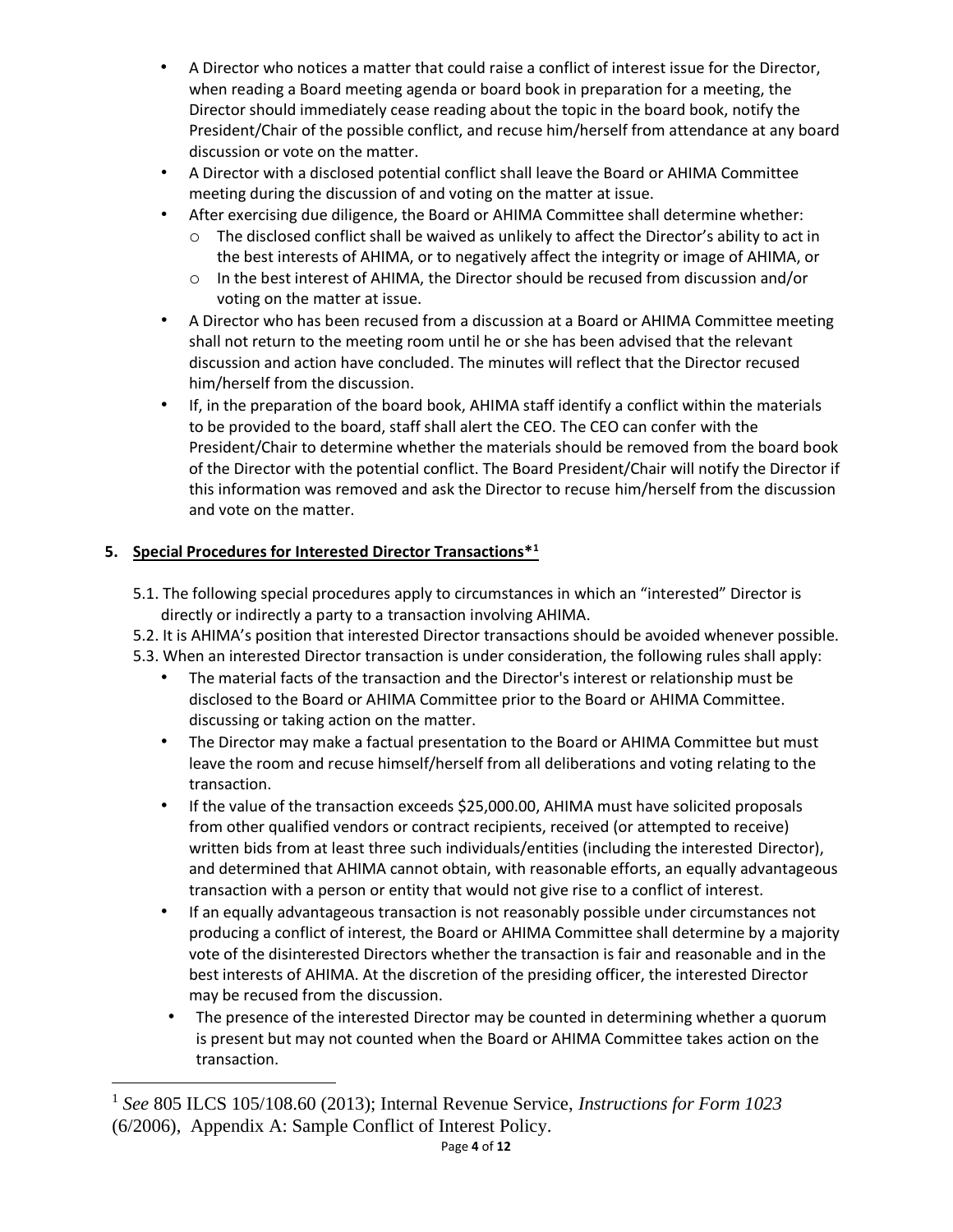- The transaction must be approved or ratified by the affirmative votes of a majority of disinterested Directors or AHIMA Committee members, even if the disinterested Directors or AHIMA Committee members number less than a quorum.
- 5.4.For purposes of this section:
	- A Director is "interested" if the Director or the Director's company, organization or other entity for which the Director serves in a leadership, employment or ownership capacity, or a company in which the Director has a material financial interest, or a member of the Director's immediate family is directly or indirectly a party to a transaction involving AHIMA.
	- A Director is "indirectly" a party to a transaction if the other party to the transaction is an entity in which the Director has a material financial interest or of which the Director is an officer, Director or general partner.
	- Director is not "indirectly" a party to a transaction if the Director is an officer or Director of both parties to a transaction and the transaction involves a grant or contribution without consideration from one entity to the other, provided the Director does not have a material financial interest in the entity that receives the grant or contribution.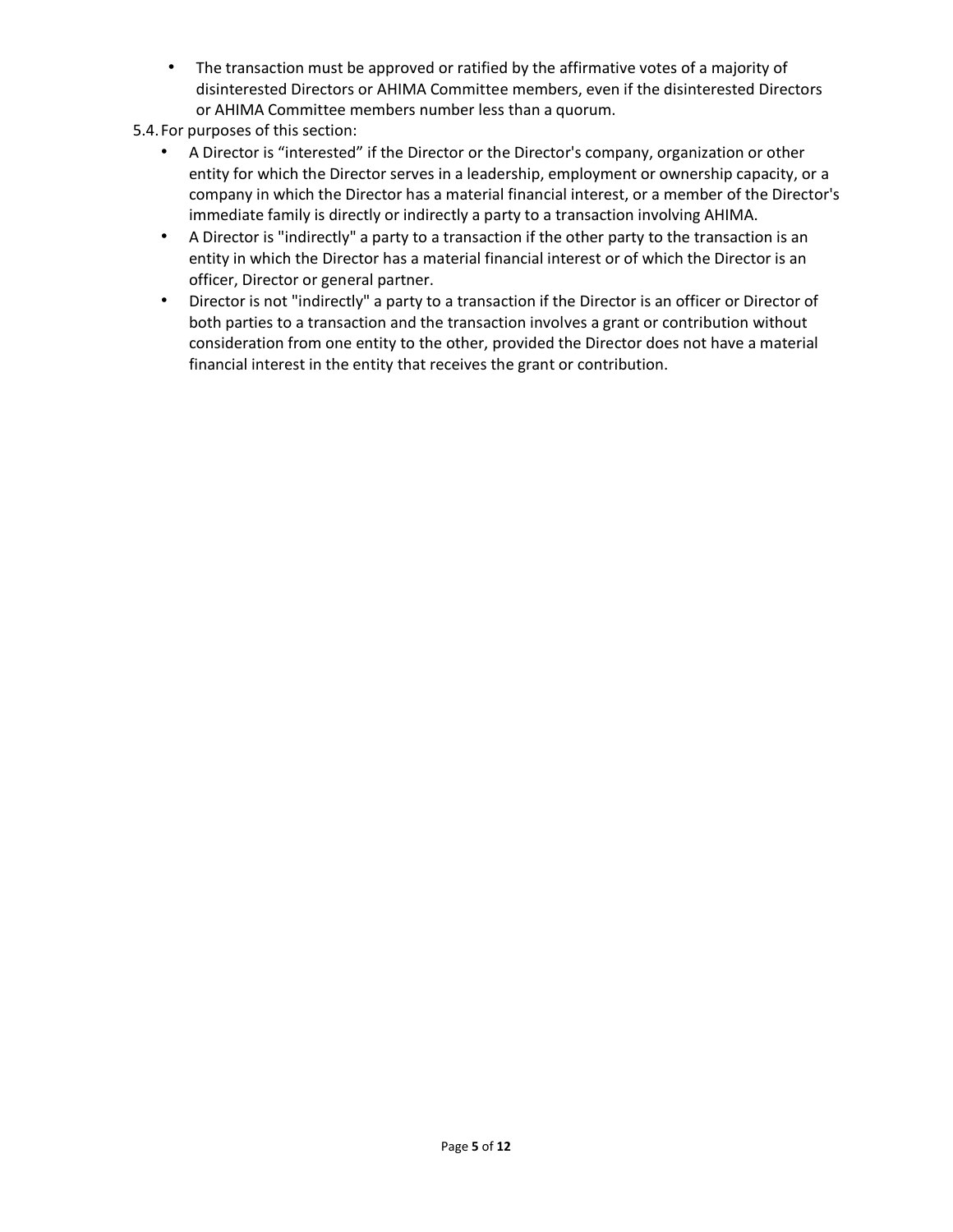### **6. Documentation**

- 6.1 When a transaction or other matter arises that may involve an actual, potential or apparent conflict of interest, the relevant meeting minutes shall document all procedures followed with respect to the conflict, including:
	- The names of the persons who disclosed or otherwise were found to have an actual or possible conflict of interest, the nature of the interest, any action taken to determine whether a conflict of interest was present, and the decision as to whether a conflict of interest in fact existed.
	- The names of the persons who were present for discussions and votes relating to the transaction or other matter, the content of the discussion, including any alternatives to a proposed transaction, and a record of any vote(s) taken in connection with the proceedings.
- 6.2 If the relevant matter arises outside of a Board or AHIMA Committee meeting, the AHIMA CEO shall prepare a memorandum to file documenting the above information.

**By signing this Participation Agreement, the undersigned acknowledges his/her understanding of the AHIMA Conflicts of Interest Policy and Procedures and agrees to abide by the above requirements.** 

**Initials\_\_\_\_\_\_\_**

### **C. DISCLOSURE OF INTERESTS FORM**

### **1. Competition with AHIMA**

a) Do you engage in or support any activity, with or without remuneration, that competes with, interferes with, or otherwise displaces or diminishes an opportunity that otherwise may belong to AHIMA?

Yes No

b) Do you, in your personal, professional or business capacity, provide any of the following products or services that compete with AHIMA's products or services?

| Articles, practice briefs, toolkits        |  |  |  |  |
|--------------------------------------------|--|--|--|--|
| Meetings, conventions                      |  |  |  |  |
| Professional books, journals               |  |  |  |  |
| <b>Training webinars</b>                   |  |  |  |  |
| Online and in-person training              |  |  |  |  |
| Online and in-person exams                 |  |  |  |  |
| Certification prep courses                 |  |  |  |  |
| Consulting Services (i.e., IMO Mapping)    |  |  |  |  |
| Certification exams                        |  |  |  |  |
| Social Media, for example Blogs and Tweets |  |  |  |  |
| Other                                      |  |  |  |  |
|                                            |  |  |  |  |

Yes\_\_\_\_\_\_\_ No \_\_\_\_\_\_\_

If Yes, please describe

\_\_\_\_\_\_\_\_\_\_\_\_\_\_\_\_\_\_\_\_\_\_\_\_\_\_\_\_\_\_\_\_\_\_\_\_\_\_\_\_\_\_\_\_\_\_\_\_\_\_\_\_\_\_\_\_\_\_\_\_\_\_\_\_\_\_\_\_\_\_\_\_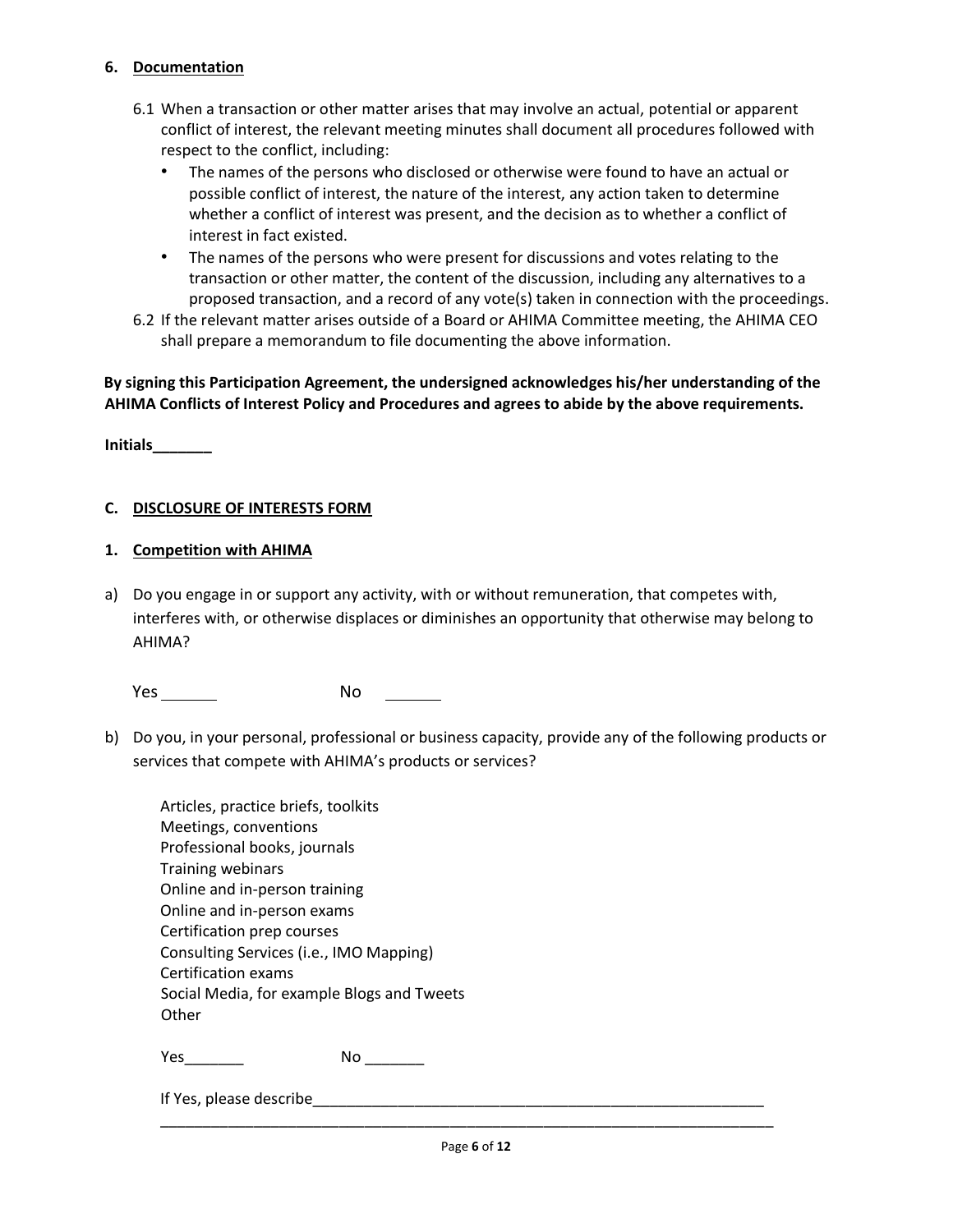c) Do you engage in any other personal, professional or business activities that compete with AHIMA?

|    | If Yes, please                       |                                                                                                                                                                                                                                |
|----|--------------------------------------|--------------------------------------------------------------------------------------------------------------------------------------------------------------------------------------------------------------------------------|
| d) | that competes with AHIMA?            | Do you engage in any personal, professional or business activities that assist another person or entity                                                                                                                        |
|    |                                      |                                                                                                                                                                                                                                |
|    |                                      | e) What other organizations' Boards of Directors have you served on in the past five years?                                                                                                                                    |
|    | 2. Business Relationships with AHIMA |                                                                                                                                                                                                                                |
| a) |                                      | Do you have any direct business relationships with AHIMA?                                                                                                                                                                      |
|    |                                      |                                                                                                                                                                                                                                |
| b) |                                      | Do you have a <i>family member</i> who has a direct or indirect business relationship with AHIMA?                                                                                                                              |
|    |                                      |                                                                                                                                                                                                                                |
| C) | relationship with AHIMA?             | Do you serve as an officer, Director, trustee or key employee of an entity which has a business                                                                                                                                |
|    |                                      | If Yes, please describe and the control of the control of the control of the control of the control of the control of the control of the control of the control of the control of the control of the control of the control of |
| d) |                                      | Do you serve as a partner, member or shareholder of greater than 5% (including ownership by family<br>members) in an entity, which has a <b>business relationship</b> with AHIMA?                                              |
|    |                                      |                                                                                                                                                                                                                                |
| e) | AHIMA or a related organization?     | Do you have a <i>family member</i> who received reportable compensation greater than \$10,000 from                                                                                                                             |
|    |                                      |                                                                                                                                                                                                                                |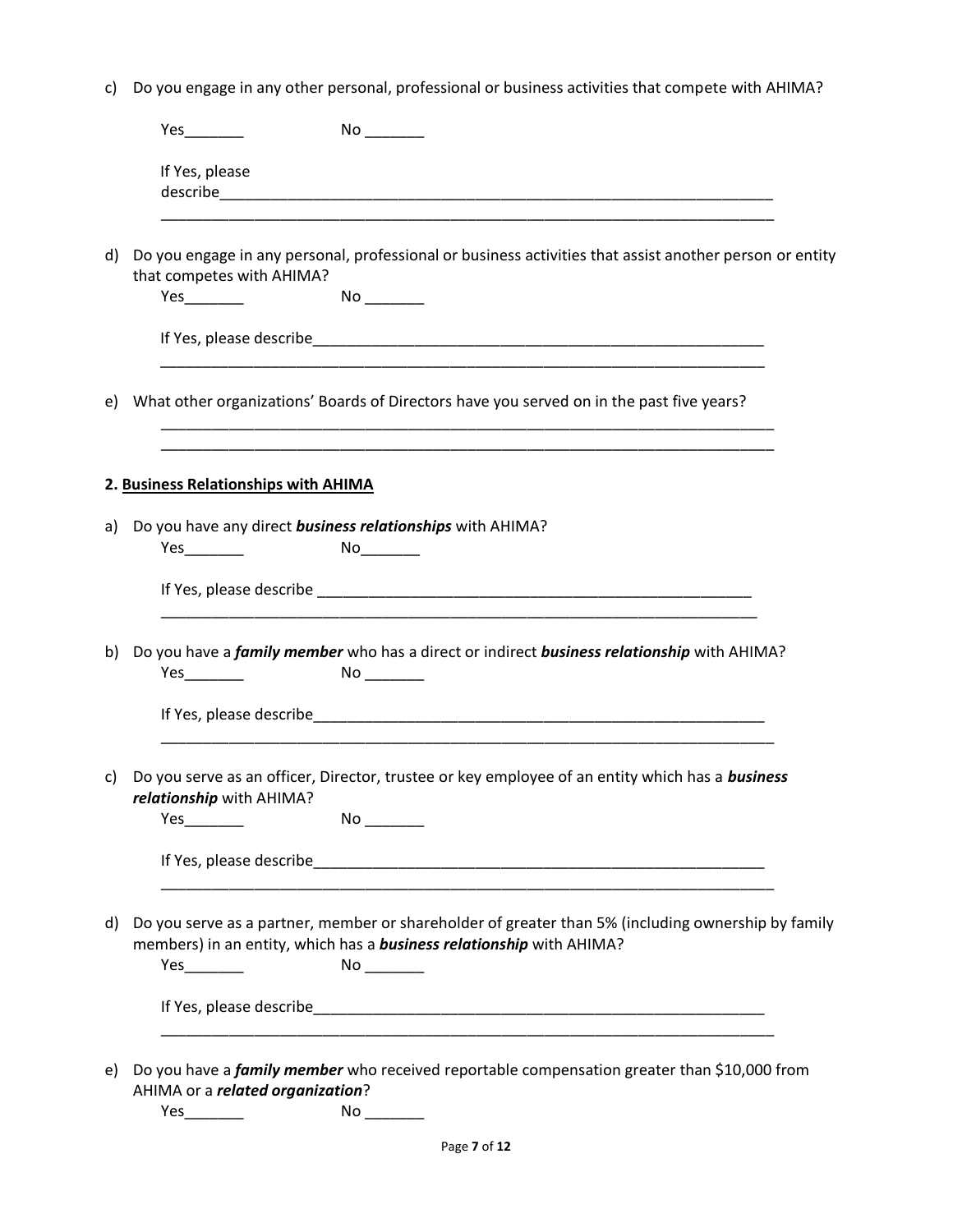| f) | Did you or a <i>family member</i> receive a loan or other advance from AHIMA which had an outstanding<br>balance as of the end of AHIMA's tax year?                                                                                                                                                                                                                        |  |  |  |  |
|----|----------------------------------------------------------------------------------------------------------------------------------------------------------------------------------------------------------------------------------------------------------------------------------------------------------------------------------------------------------------------------|--|--|--|--|
|    |                                                                                                                                                                                                                                                                                                                                                                            |  |  |  |  |
| g) | Did you or a <i>family member</i> receive a grant, scholarship or other assistance from AHIMA (other<br>assistance may include provision of goods, services, or use of facilities)?                                                                                                                                                                                        |  |  |  |  |
|    |                                                                                                                                                                                                                                                                                                                                                                            |  |  |  |  |
| h) | Did you or a <i>family member</i> receive total compensation or other payments exceeding \$10,000 during<br>AHIMA's tax year from AHIMA or any related organization as an independent contractor, other than<br>reimbursement of expenses under an accountable plan or reasonable compensation for services<br>provided in the capacity as a member of the governing body? |  |  |  |  |
|    |                                                                                                                                                                                                                                                                                                                                                                            |  |  |  |  |
|    |                                                                                                                                                                                                                                                                                                                                                                            |  |  |  |  |
| a) | 3. Family and Business Relationships with Other Directors<br>Do you have a <i>family member</i> who is a Director, officer, commissioner, or key employee or agent?                                                                                                                                                                                                        |  |  |  |  |
|    |                                                                                                                                                                                                                                                                                                                                                                            |  |  |  |  |
|    |                                                                                                                                                                                                                                                                                                                                                                            |  |  |  |  |
| b) | Do you have a <b>business relationship</b> with any other officer, Director, trustee or key employee of<br>AHIMA?                                                                                                                                                                                                                                                          |  |  |  |  |
|    |                                                                                                                                                                                                                                                                                                                                                                            |  |  |  |  |
|    | 4. Other Conflicts of Interest                                                                                                                                                                                                                                                                                                                                             |  |  |  |  |
| a) | Do you have any other conflicts to disclose?                                                                                                                                                                                                                                                                                                                               |  |  |  |  |
|    | No                                                                                                                                                                                                                                                                                                                                                                         |  |  |  |  |
|    |                                                                                                                                                                                                                                                                                                                                                                            |  |  |  |  |
|    | Page 8 of 12                                                                                                                                                                                                                                                                                                                                                               |  |  |  |  |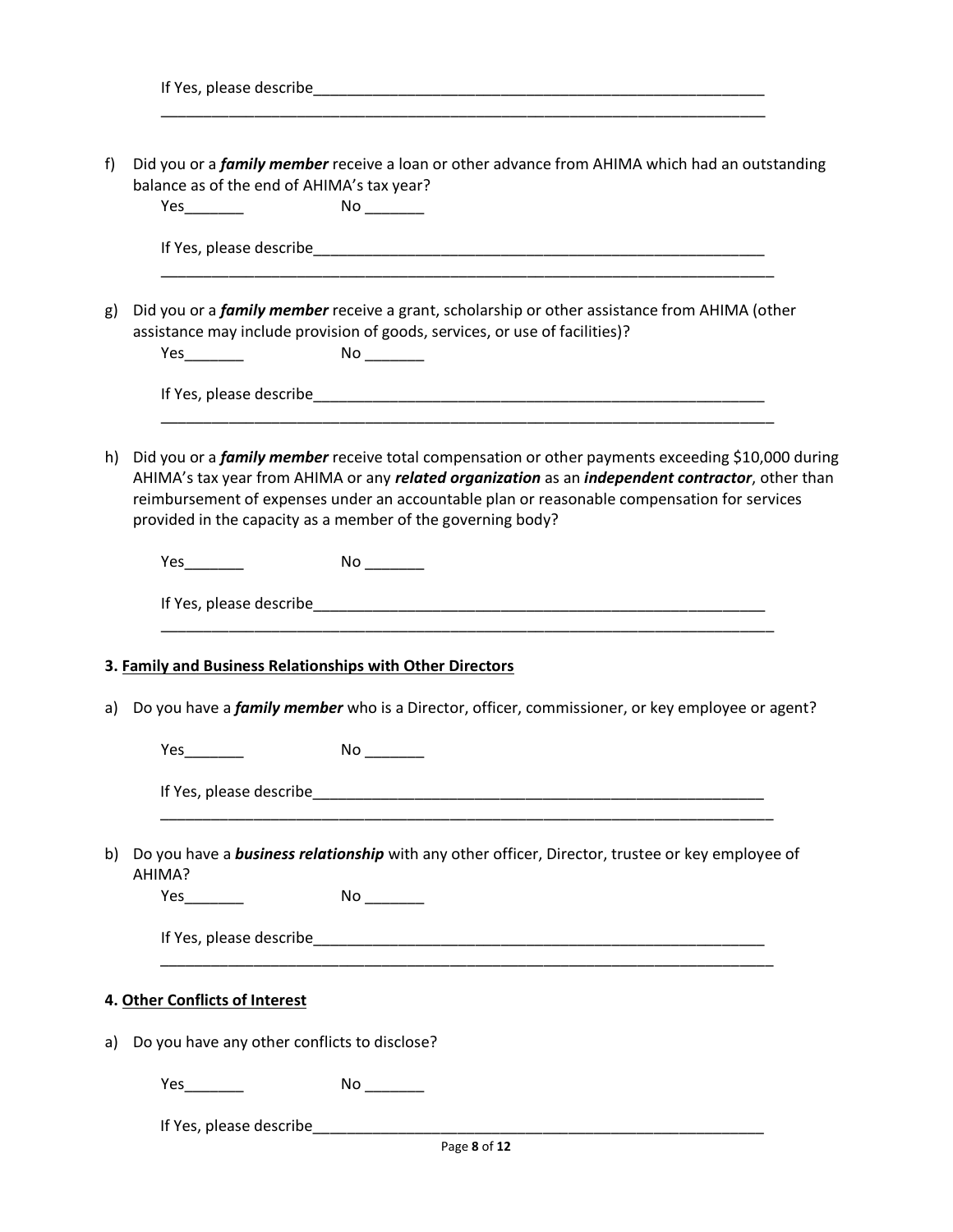**By signing this Participation Agreement, the undersigned acknowledges his/her understanding of the AHIMA Disclosure of Interests Form and certifies that the above information is accurate and complete.**

\_\_\_\_\_\_\_\_\_\_\_\_\_\_\_\_\_\_\_\_\_\_\_\_\_\_\_\_\_\_\_\_\_\_\_\_\_\_\_\_\_\_\_\_\_\_\_\_\_\_\_\_\_\_\_\_\_\_\_\_\_\_\_\_\_\_\_\_\_\_\_\_

**Initials\_\_\_\_\_\_\_**

# **D. AGREEMENT TO MAINTAIN CONFIDENTIALITY**

The undersigned understands and agrees that, in connection with the undersigned's service to AHIMA as a Director, the undersigned will be exposed to highly confidential information regarding AHIMA and its activities, including but not limited to strategic plans, financial reports, audit results, internal memoranda, and other materials, records, minutes, or data of a confidential nature (collectively, the "Confidential Information").

In order to protect the Confidential Information, the undersigned hereby promises not to make copies of, discuss, disclose, or otherwise disseminate, or assist or permit others to copy, discuss, disclose, or otherwise disseminate, any Confidential Information, and not to use the Confidential Information for any purpose whatsoever except directly in connection with the undersigned's service to AHIMA. **Further, the undersigned understands and agrees that the above promise of confidentiality will be in effect from the date the undersigned is elected, appointed, or engaged to serve in his or her AHIMA position, throughout the tenure of the undersigned's Service to AHIMA, and at all times thereafter. Such understanding and agreement requires a former Director to observe the same restrictions on disclosure of confidential information that apply to a current Director.** 

The undersigned acknowledges that a breach of this promise of confidentiality could result in irreparable damage to AHIMA and the public for which a remedy at law will be inadequate, and the undersigned agrees that this promise may be enforced by an injunction. The undersigned agrees to pay all of AHIMA's costs and expenses, including attorneys' fees, if AHIMA brings an action against the undersigned for breach of this confidentiality promise and prevails in such action.

**By signing this Participation Agreement, the undersigned acknowledges his/her understanding of the AHIMA Agreement to Maintain Confidentiality and agrees to abide by the above requirements.**

**Initials\_\_\_\_\_\_\_**

# **E. WORK-FOR-HIRE AGREEMENT/ASSIGNMENT**

The undersigned, who currently provides or shall provide services to AHIMA as a Director, in which capacity the undersigned will prepare and contribute certain materials for use by AHIMA, hereby agrees that any and all original material contributed by the undersigned shall be deemed to be a work made for hire for AHIMA. To the extent that such contribution is not deemed to be a work made for hire under the United States copyright laws or is not similarly treated under the copyright laws of any other country, the undersigned hereby assigns to AHIMA all right, title, and interest in such contribution, including the right to sue for infringement.

**By signing this Participation Agreement, the undersigned acknowledges his/her understanding of the AHIMA Work for Hire Agreement/Assignment and agrees to abide by the above requirements.** 

**Initials\_\_\_\_\_\_\_**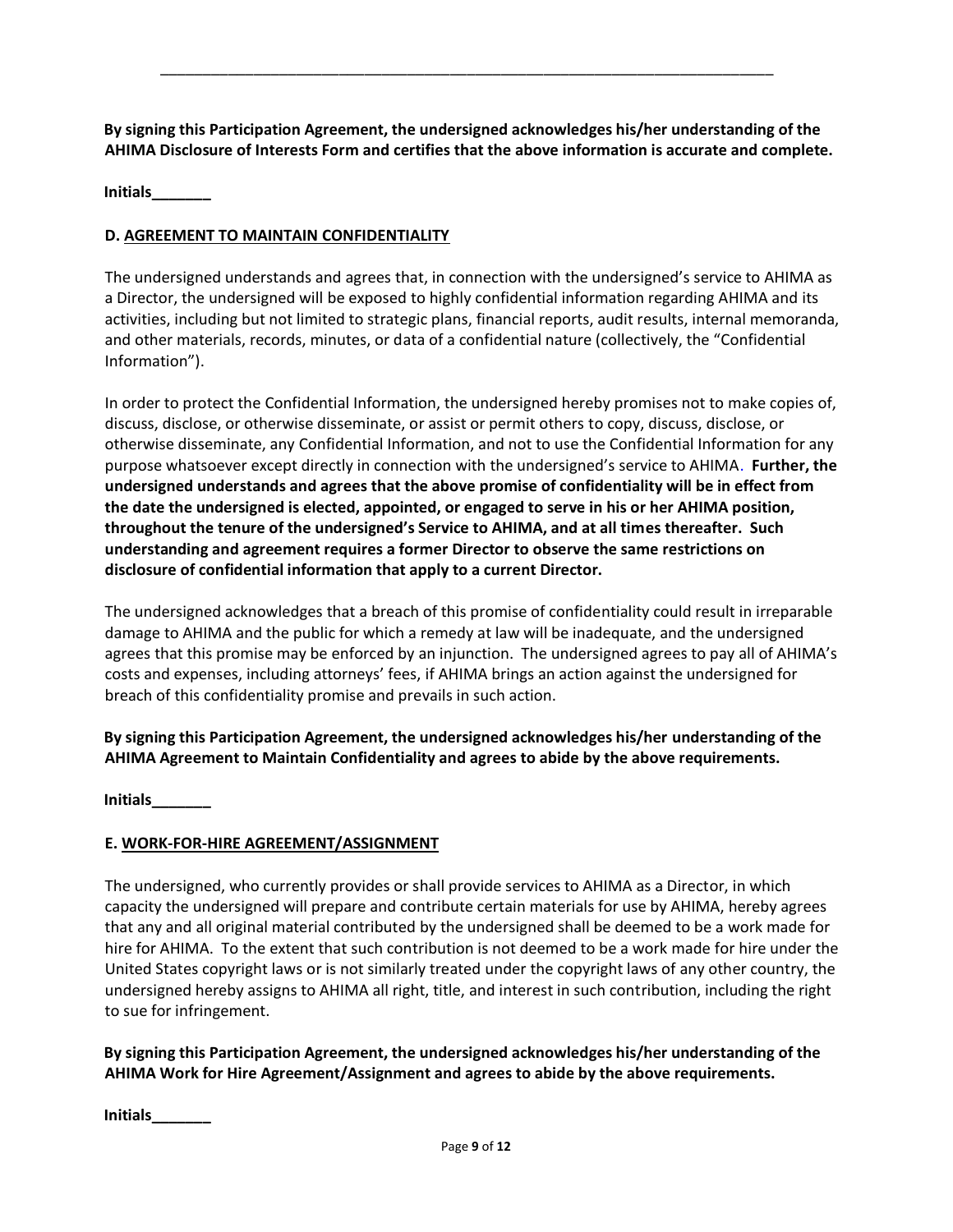### **F. HOLD HARMLESS AGREEMENT**

The undersigned acknowledges and agrees that the decision to participate in AHIMA activities, including, but not limited to, attending meetings or traveling to any destination in support of those activities, is completely voluntary. The undersigned hereby agrees to hold AHIMA, and its officers, Directors, members, employees and agents, harmless from any complaint, claim or damage arising out of or in connection with any attendance at, travel to, or participation in, any and all AHIMA activities. **By signing this Participation Agreement, the undersigned acknowledges his/her understanding of the AHIMA Hold Harmless Agreement and agrees to abide by the above requirements.**

**Initials\_\_\_\_\_\_\_**

# **G. VIOLATION OF THE PARTICIPATION AGREEMENT**

- **1. Misconduct by a Director.** If the Board of Directors has reasonable cause to believe that a Director has:
	- Breached his or her fiduciary obligations to AHIMA;
	- Not submitted a complete, accurate and comprehensive Disclosure Form, failed to disclose an actual or potential conflict of interest, or not complied in all other respects with the AHIMA *Conflict of Interest Policy and Procedures;*
	- Breached his or her promise of confidentiality; or
	- In any other manner acted inconsistently with the terms of this Participation Agreement.

The President/Chair shall inform the Director of the basis for such belief and afford the Director a fair opportunity to respond to such charge(s) at a hearing before the Board of Directors.

- **2. Discipline by AHIMA**. If, after hearing the Director's response and after making further investigation as warranted by the circumstances, the Board of Directors, in its discretion, determines that the Director has engaged in any of the misconduct described above, it shall take appropriate disciplinary action, which may include one or more of the following:
	- Request for the Director's resignation;
	- Removal of the Director from the Board;
	- Prohibition of future participation by the Director in AHIMA leadership;
	- Waiver of the Director's right to indemnification and insurance under the AHIMA Bylaws;
	- Legal action against the Director; or
	- Any other action that the Board of Directors deems just and appropriate.
- **3. Serious, Pervasive Conflicts.** If a Director is determined by the Board of Directors to have serious, pervasive, multiple or continuing conflicts, such that the Director would seldom, if ever, likely be able to act in the best interests of AHIMA, resignation or removal should be considered.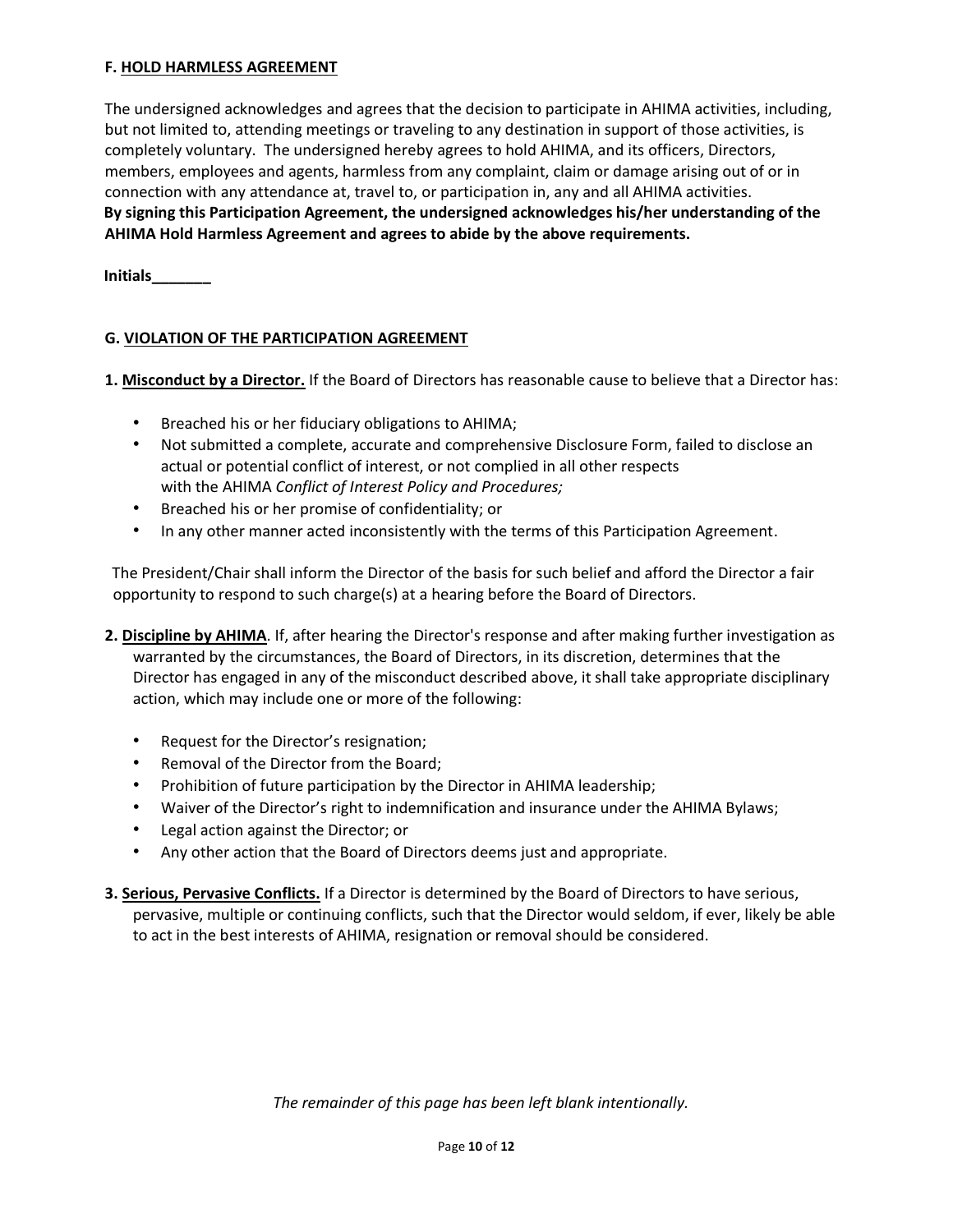**IN ACCORDANCE WITH MY OBLIGATIONS AS A DIRECTOR, I HAVE READ AND UNDERSTOOD THE ABOVE STATEMENTS AND I HEREBY AGREE TO BE LEGALLY BOUND BY THEIR TERMS. I UNDERSTAND AND AGREE THAT IF I FAIL TO HONOR THE COMMITMENTS I HAVE MADE, I SHALL BE SUBJECT TO REMOVAL FROM THE BODY OF AHIMA ON WHICH I SERVE, AND I SHALL FORFEIT ANY ELIGIBILITY FOR INDEMNIFICATION OR INSURANCE FOR WHICH I OTHERWISE MAY HAVE BEEN ELIGIBLE UNDER THE BYLAWS OF AHIMA OR ANY APPLICABLE LAW.**

| <b>AGREED TO: American Health Information Management Association</b> |  |  |  |  |  |  |  |
|----------------------------------------------------------------------|--|--|--|--|--|--|--|
|                                                                      |  |  |  |  |  |  |  |
|                                                                      |  |  |  |  |  |  |  |
|                                                                      |  |  |  |  |  |  |  |
| Upon completion, please return to profession.governance@ahima.org    |  |  |  |  |  |  |  |

**Thank you.**